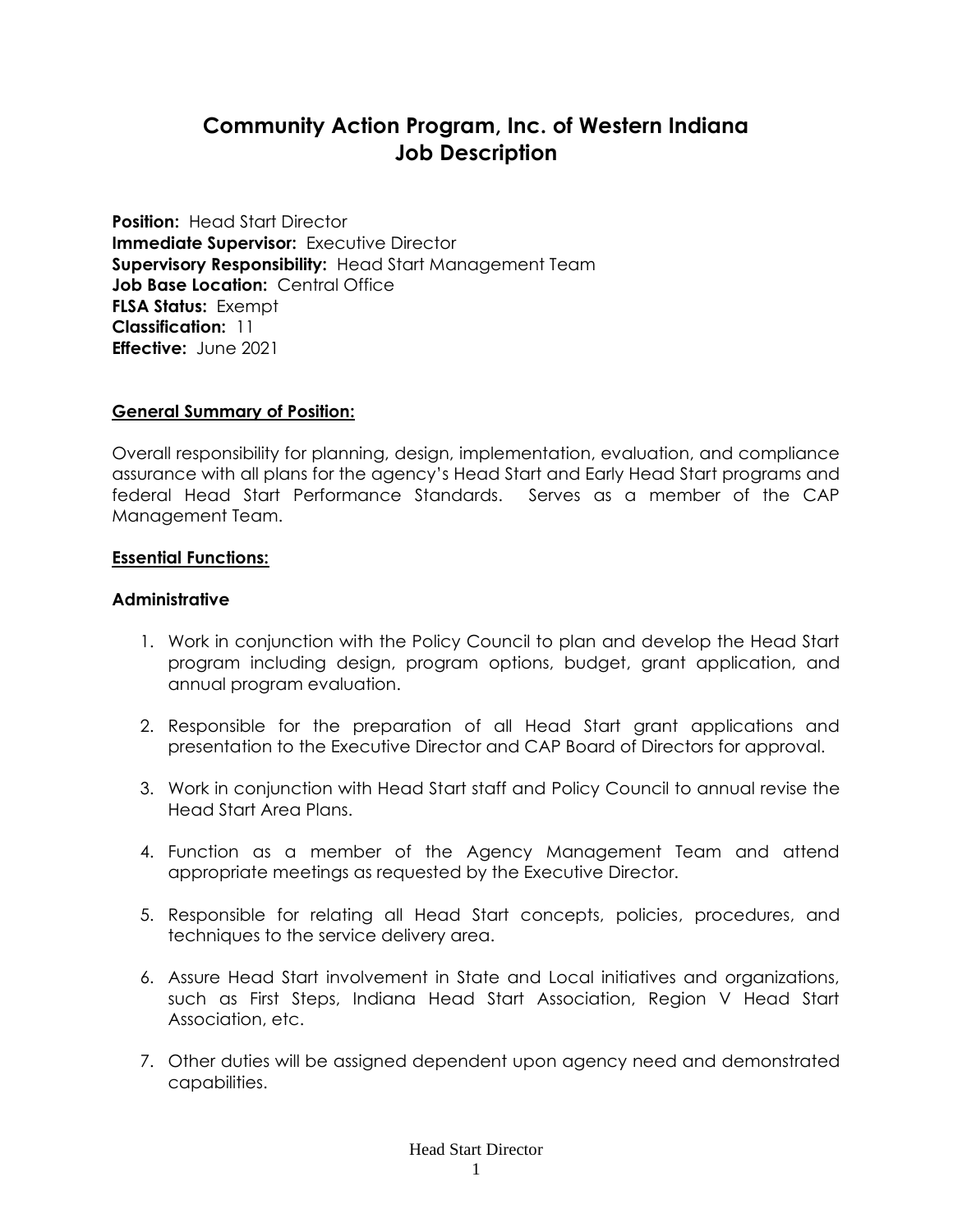- 8. Adhere to all applicable policies and procedures, and administer all programs in accordance with Agency philosophy and intent.
- 9. Act as a liaison between facilities and Agency, and execute facility agreement and contracts.

# **Supervision**

- 1. Responsible for the screening of potential staff applicants and administrative recommendations to the Executive Director and Policy Council for both hiring and firing.
- 2. Directly responsible for the evaluation of the Head Start Management staff and the monitoring of all other staff evaluations.
- 3. Monitor all records, reports, training, evaluating, and recommend promotions to ensure compliance with equal opportunity principles.
- 4. Responsible for planning and implementing both pre- and in-service trainings for all Head Start staff.
- 5. Plan, coordinate, and provide all staff training in the following areas:
	- a. New staff orientation
	- b. Updates to staff handbook
	- c. Professional development opportunities
	- d. Monitor timing and availability of various early childhood or family services conferences and workshops
	- e. Monitor CDA, TEACH, and other training contracts.

## **Fiscal Management**

- 1. Develop, with the assistance of the Agency finance department, the annual Head Start budget.
- 2. Classify and approve all Head Start expenditures for payments to vendors.
- 3. Approve all purchase orders prior to routing to the Financial Assistant and monitor completion of purchases.
- 4. Monitor monthly fiscal reports to ensure appropriate levels of spending.
- 5. Review and approve all payroll timesheets.

## **Program Compliance and Review**

1. Monitor completion of annual management objectives and forward reports of same to Regional Office on a bi-annual basis.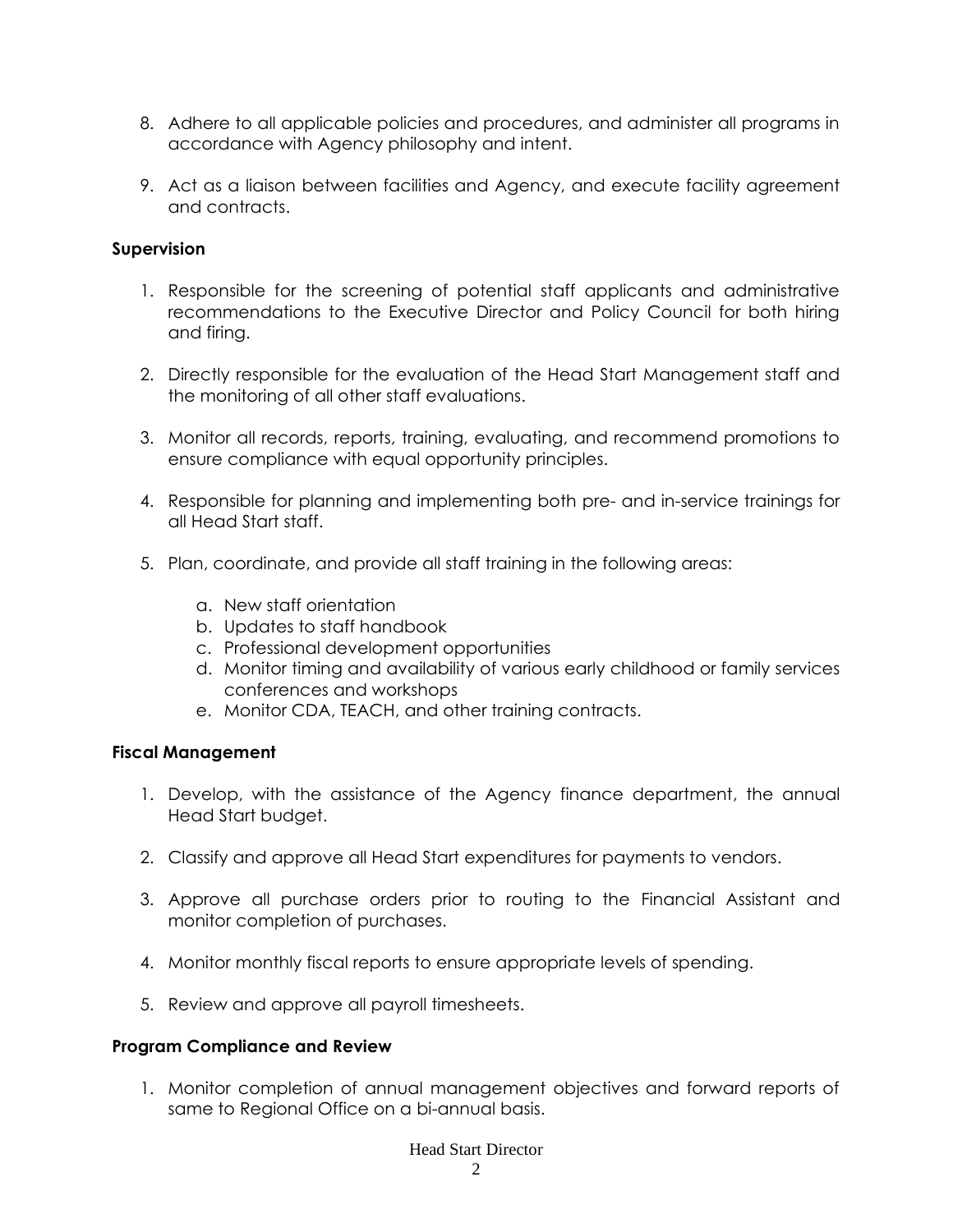- 2. Collect, review, and disseminate all monthly reports from Head Start staff, assuring accuracy and reliability of data
- 3. Monitor the completion of the annual Program Information Report
- 4. Monitor area reports to assure compliance with Head Start regulations.
- 5. Facilitate and oversee the process and analysis of the annual program selfassessment, community assessment, and program/agency strategic planning.
- 6. Facilitate and oversee the development and maintenance of written policies and procedures that are in compliance with the Head Start Performance Standards.

## **Core Performance Responsibilities:**

A critical part of employee performance is the consistency of the employee in following Agency standards, rules and regulations concerning timeliness of reports, quality and thoroughness of work performed, attendance, dress, compliance with administrative guidelines, leadership, teamwork, and the ability to work well with and show respect for others. These are critical to every job and employee in the agency.

### **Qualifications:**

- 1. Must possess comprehensive knowledge of financial management, and antipoverty planning, programming, and funding, and demonstrated successful, professional experience in project coordination or management. Must have Bachelor's or advanced degree in Early Childhood Education or field related to working with children and families, five years of general work experience in social services, and two years of administrative, supervisory, or management experience.
- 2. Demonstrated grantsmanship skills.
- 3. Working knowledge of area social service programs.
- 4. Demonstrated communication skills, which includes a high level of ingenuity and creativity, excellent verbal facility and writing skills, and maintenance of established relationships with varied community groups and professional organizations in specific program areas.
- 5. Must be able and willing to travel as job required which may include overnights to attend conferences and trainings. The successful applicant must possess the capability to be mobile and travel as job requires.
- 6. Must possess valid driver's license to travel assigned areas as required. Must maintain liability-insured personal vehicle, and provide proof of such at request of Personnel Department.